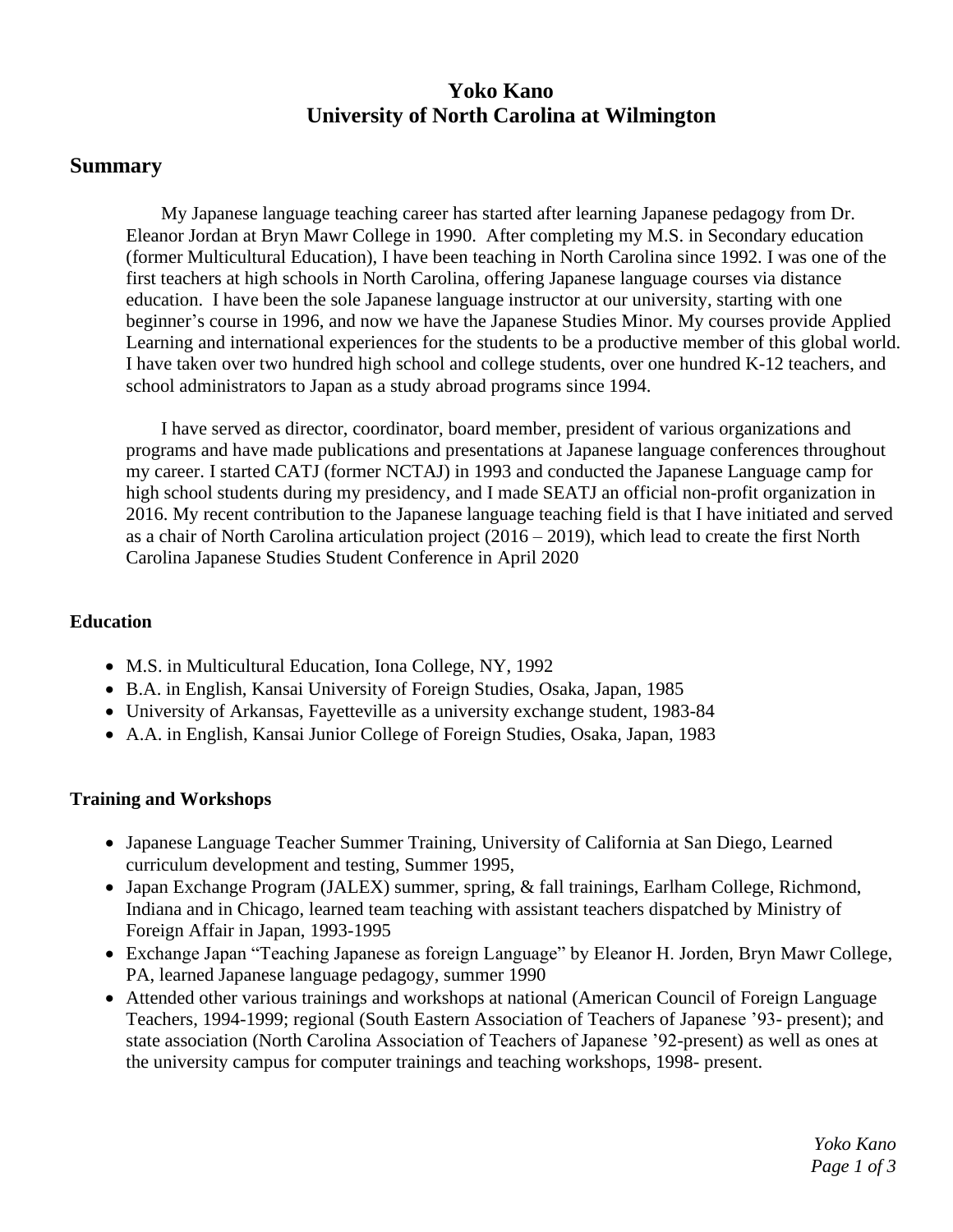### **Innovations**

- 2016 present: Videoconference/distant education course of an Intermediate Japanese via UNC online (Language Exchange of University of North Carolina System) to offer the courses to students at other campuses. This course emphasizes Applied learning: the students create informational web site, brochures, and presentations for Japanese students and visitors.
- 2013 through 2019: On-line summer study abroad courses where students study Japanese language on-line or face-to-face and have a ten-day excursion in Japan to apply what they learned.
- 2012 present: Plan, Organize, & Offer K-12 teachers' seminar or a book group on East Asia in North Carolina on site and/or videoconferences to provide materials and educate K-12 teachers about East Asia.
- 1998 present: Incorporating virtual exchanges with native Japanese, using asynchronous bulletin board and videoconferencing activities for culture and language courses.

### **Teaching and Teaching-Related Experiences**

- **2013- present: Senior lecturer,** University of North Carolina at Wilmington (UNCW), teaching Elementary and Intermediate Japanese and Contemporary Culture courses (three of the courses are online or blended courses)
- 1998-2012: Lecturer, UNCW
- 1996 -1998: Part-time lecturer, University of North Carolina Wilmington, taught Elementary and Intermediate Japanese
- 2012 -present and 1998 2000: Director and instructor, UNCW Summer School in Japan, recruited, organized, and taught (6 credit courses) students in Japan
- 1998- 2000: Liaison/Translator of Global Virtual university Project at UNCW
- 1996: University of Regina, Saskatchewan, Canada, created a 12-credit-Japanese- language curriculum for the university.
- 1995 present, Consultant and instructor, taught Japanese language and culture to community through Division for Public Service at UNCW, Cape Fear Community College, General Electronic, Rotary Club Group Study Exchange, and Corning.
- 1993 summer: Japanese senior instructor, University of Regina, Saskatchewan, Canada, taught an intensive summer course of advanced Japanese to college and graduate students.
- 1992-1996, Teacher, New Hanover County Schools, Wilmington, NC, taught elementary and intermediate levels of Japanese to high school students (using televised long-distance technology) and Japanese culture to middle school students.
- 1990-1992, Instructor, Iona College, New Rochelle, NY, taught elementary and intermediate levels of Japanese
- 1991-1992: Teacher and consultant, Center for Japanese Study Abroad, Norwalk, CT, developed a Japanese language curriculum, textbook, and materials for a short school trip to Japan, taught the curriculum, and organized a two-week study abroad program in Japan for sixty five American high school students.

### **Boards, Directorships, Program Organizations**

- **2017-2019: Board member of Foreign Language Association of North Carolina**
- **2016-present: Coordinator, Japanese Studies Minor, UNCW**
- **2015-17: President and board member, Southeastern Association of Teachers of Japanese**